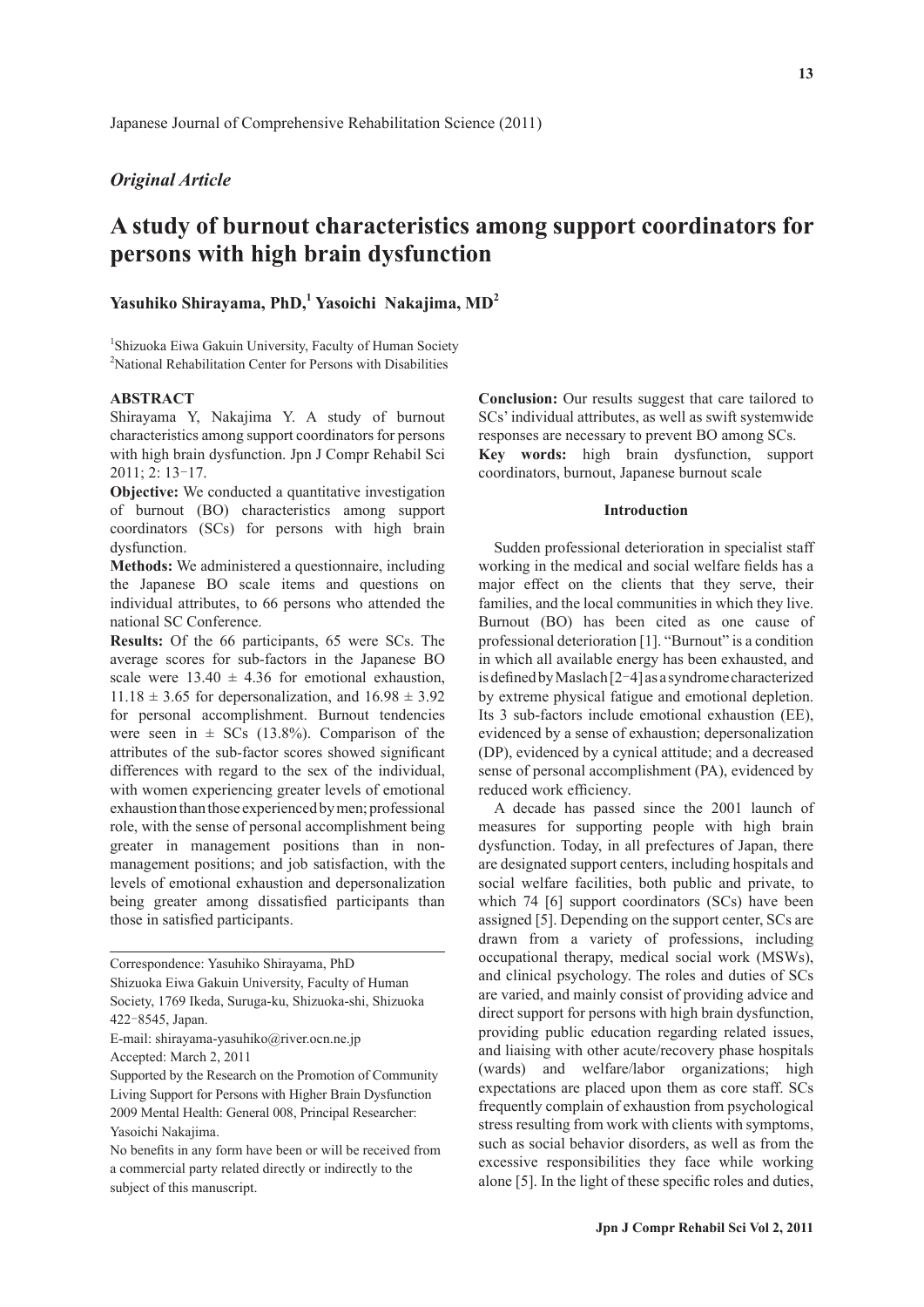BO prevention is regarded as an important issue.

In the present study, we performed a quantitative analysis of BO characteristics among SCs, and examined the issues face by them.

#### **Methods**

The subjects included 66 participants from the Second Support Coordinators' Conference organized by the National Rehabilitation Center for Persons with Disabilities, Ministry of Health, Labour and Welfare, Japan, in February 2010.

After explaining the outline and objective of the study to the participants, we distributed and collected a questionnaire that included questions about individual attributes, such as sex, age, profession, organizational and business structure of the institution to which they belonged, status, professional role, length of experience, caseload size, and job satisfaction, as well as the Japanese BO scale items. Nakajima's classification was referenced for profession and organizational structure [6]. Job satisfaction was graded using a four-level scale to answer questions regarding professional awareness with respect to persons with high brain dysfunction; the levels included, "Extremely dissatisfied" (1 point), "Dissatisfied" (2 points), "Satisfied" (3 points), and "Highly satisfied" (4 points). For the purposes of statistical analysis, SCs who answered "Extremely dissatisfied" or "Dissatisfied" were categorized as "dissatisfied," while those who answered "Satisfied" or "Highly satisfied" were categorized as "satisfied."

We used the Maslach Burnout Inventory (MBI) [3] translated into Japanese and amended by Tao et al. [4], with a five-level scale comprising "Always" (5 points), "Most of the time" (4 points), "Sometimes" (3 points), "Occasionally" (2 points), and "Never" (1 point) as answers for each factor; a total score was calculated for each. (Table 1) [7]. As our reference, we also used the method implemented by Baba et al. [8] for certified palliative care nurses (MGI-GS). The sub-factors of this scale were "exhaustion," "cynicism," and "job performance," with respondents categorized as either BO or non-BO in accordance with the cut-off point for each factor. Respondents with high levels of exhaustion and either high cynicism, low job performance, or both were classified as cases of BO.

However, the MBI-GS and the Japanese BO scale differ in terms of the numbers of questions, names of sub-factors, and methods for calculating scores. In addition, we judged that the sub-factor of exhaustion might not always be present in BO. Therefore, we followed the BO self-diagnosis criteria indicated by Tao et al. [7] (Table 2), with respondents meeting 2 or more of the following criteria,  $EE \ge 19$ ,  $DP \ge 15$ , and/ or  $PA \leq 15$ , being classified as having BO characteristics.

A comparison of sub-factor scores for individual attributes showed that equal variance could not be assumed. Therefore, the Kruskal-Wallis test was used to investigate the multi-group categories of profession, organizational and business structure of an institution,

**Table 1.** Japanese burnout scale

| No. | <b>Ouestion</b>                                                                                                |
|-----|----------------------------------------------------------------------------------------------------------------|
|     | 1 Do you ever feel that you want to give up this type of work?                                                 |
|     | 2 Do you ever become so immersed in your work that you forget yourself?                                        |
|     | 3 Do you ever find it troublesome to pay attention to small details?                                           |
|     | 4 Do you ever feel your personality is suited to this type of work?                                            |
|     | 5 Do you ever dislike having to look colleagues or patients in the face?                                       |
|     | 6 Do you ever feel that your work is boring?                                                                   |
|     | 7 Do you ever feel glad to have finally finished work for the day?                                             |
|     | 8 Before you leave for work, do you ever feel that you don't want to go to work and would rather stay<br>home? |
|     | 9 When you finish work, do you ever feel that today was a good day?                                            |
|     | 10 Do you ever feel that you don't want to talk to colleagues or patients?                                     |
|     | 11 Do you ever feel that you don't care about the outcome of your work?                                        |
|     | 12 Do you ever feel that you have no mental space because of your work?                                        |
|     | 13 Do you ever feel thoroughly happy with your day's work?                                                     |
|     | 14 Do you ever feel that you aren't very interested in your day's work?                                        |

15 Do you ever enjoy your work so much that you don't notice the time pass by?

16 Do you ever feel completely tired, both mentally and physically?

## 17 Do you ever think you've done a good job, if you say so yourself?

Emotional exhaustion (EE) =  $1 + 7 + 8 + 12 + 16$ Depersonalization (DP) =  $3 + 5 + 6 + 10 + 11 + 14$ Personal accomplishment (PA) =  $2 + 4 + 9 + 13 + 15 + 17$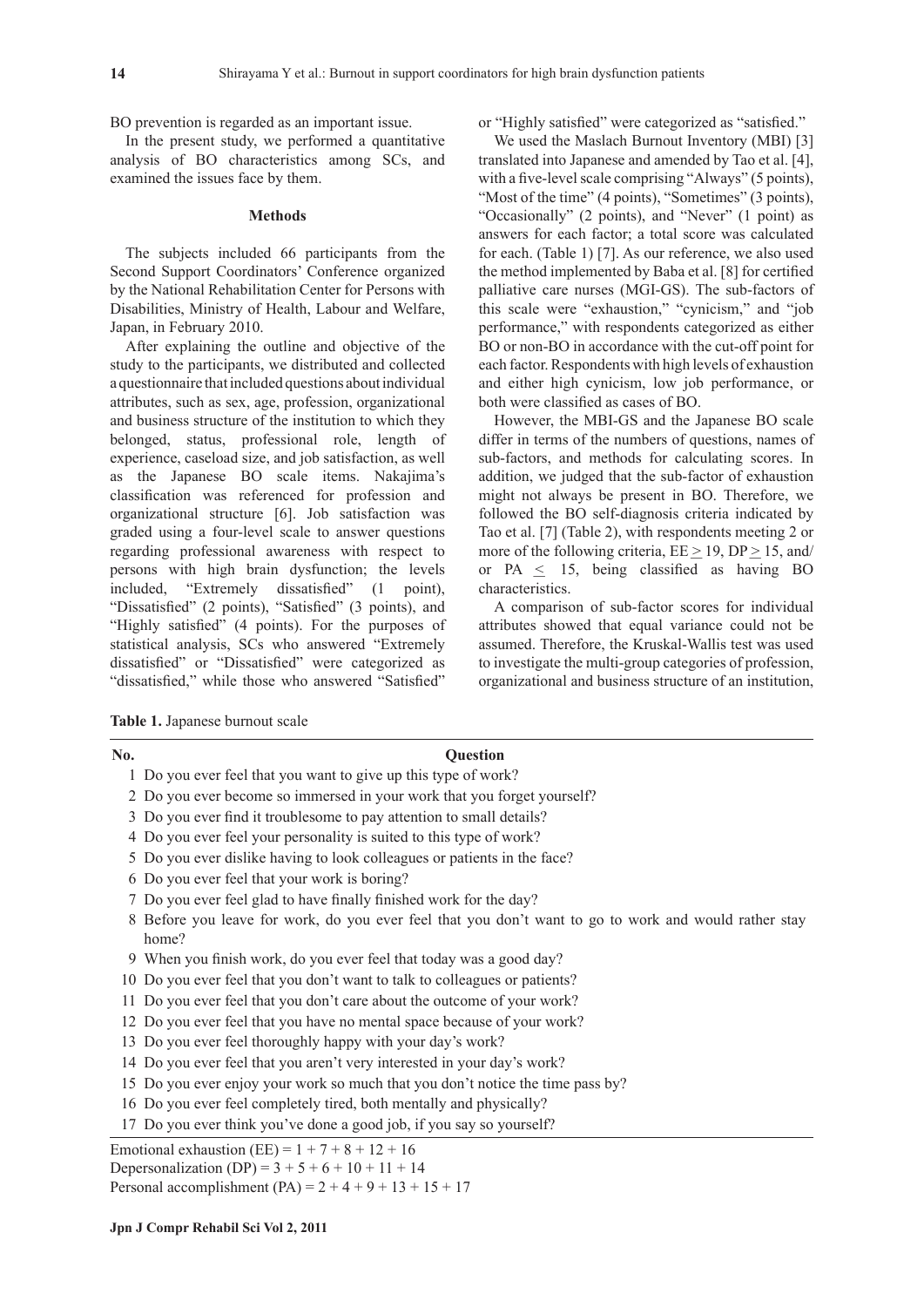**Table 2.** Burnout self-assessment criteria

| Assessment                                   | EE. | DP.                     | PA. |
|----------------------------------------------|-----|-------------------------|-----|
| Still OK                                     |     | $5-15$ $6-11$ $25-18$   |     |
| Average                                      |     | $16-18$ $12-14$ $17-16$ |     |
| Requires attention                           |     | $19-20$ $15-17$ $15-13$ |     |
| Requires special attention 21-23 18-20 12-10 |     |                         |     |
| At risk                                      |     | $24-25$ $21-30$ $9-5$   |     |

Abbreviations: EE, emotional exhaustion: DP depersonalization; PA, personal accomplishment

and status; a *U* test was used to investigate the binary categories of sex, professional role, and job satisfaction. Correlations with age, length of experience, number of SCs, and caseload size were investigated by calculating Spearman's rank correlation coefficient. PASW Statistics software, version 18 (SPSS Software, IBM Corporation, Somers, NY, USA), was used for statistical analysis. The level of statistical significance was determined to be  $\leq 0.05$ .

This study was approved by the Ethics Committee of Shizuoka Eiwa Gakuin University, and consent was obtained from all subjects.

#### **Results**

Sixty-six questionnaires were distributed and collected; 1 respondent was excluded because the respondent stated on the question sheet that they were not an SC. Therefore, 65 subjects were analyzed in this study. Table 3 shows the subjects' attributes.

The average age was  $41 \pm 11.4$  years, and the number of female SCs was greater than that of male SCs. MSWs and social work were the most common professions, with the majority of these professionals being affiliated with hospitals. The other professionals were almost evenly divided between healthcare corporations, social welfare corporations, and local authorities. In terms of status, most subjects were regular employees who combined support coordination with another position; approximately  $80\%$  (n = 53)

**Table 3**. Individual attributes

| <b>Sex</b>                              | N(%)     | <b>Business structure of institution</b>        | N(%)                    |
|-----------------------------------------|----------|-------------------------------------------------|-------------------------|
| Male                                    | 25(33.8) | Healthcare corporation                          | 14(21.5)                |
| Female                                  | 40(66.2) | Social welfare corporation                      | 17(26.2)                |
|                                         |          | Local authority                                 | 15(23.1)                |
| Age                                     |          | NPO corporation                                 | 3(4.6)                  |
| Average (SD) 41.0 (11.4)                |          | Private company                                 | 0(<br>$\left( 0\right)$ |
|                                         |          | Other                                           | 15(23.1)                |
| <b>Profession</b>                       | N(%)     | No response                                     | 1(1.5)                  |
| MSW/social worker                       | 16(24.6) |                                                 |                         |
| Clinical psychologist                   | 10(15.5) | <b>Status</b>                                   | N(%)                    |
| Counselor/case worker                   | 11(16.9) | Regular full-time employee                      | 21 (32.3)               |
| Psychiatric social worker               | 6(9.2)   | Regular employee combined with other            | 30(46.2)                |
| Occupational therapist                  | 7(10.8)  | position                                        |                         |
| Speech therapist                        | 6(9.2)   | Temporary/contract employee                     | 13(20.0)                |
| Nurse/public health nurse               | 2(3.1)   | No response                                     | 1(1.5)                  |
| Physical therapist                      | 1(1.5)   |                                                 |                         |
| Doctor                                  | 1(1.5)   | Professional role                               | N(%)                    |
| Other                                   | 5(7.7)   | Management position                             | 11(16.9)                |
|                                         |          | Non-management position                         | 53 (81.6)               |
| Organizational structure of institution | N(%)     | No response                                     | 1(1.5)                  |
| Hospital                                | 32(49.2) |                                                 |                         |
| Social welfare facility                 | 8(12.3)  | Length of experience (months)                   |                         |
| Consultation and support center         | 6(9.2)   | Average (SD) 29.8 (22.2)                        |                         |
| Government administration               | 15(23.1) |                                                 |                         |
| Other                                   |          | 4 (6.2) Number of support coordinators assigned |                         |
|                                         |          | Average (SD)                                    | 2.2(3.5)                |
|                                         |          |                                                 |                         |
|                                         |          | <b>Caseload size</b>                            |                         |
|                                         |          | Average (SD) 14.7 (15.0)                        |                         |
|                                         |          | <b>Job</b> satisfaction                         | N(%                     |
|                                         |          | Dissatisfied                                    |                         |
|                                         |          | ("Extremely dissatisfied" + "Dissatisfied")     | 34(52.3)                |
|                                         |          | Satisfied ("Satisfied" + "Highly satisfied")    | 29 (44.6)               |
|                                         |          | No response                                     | 2(.3.1)                 |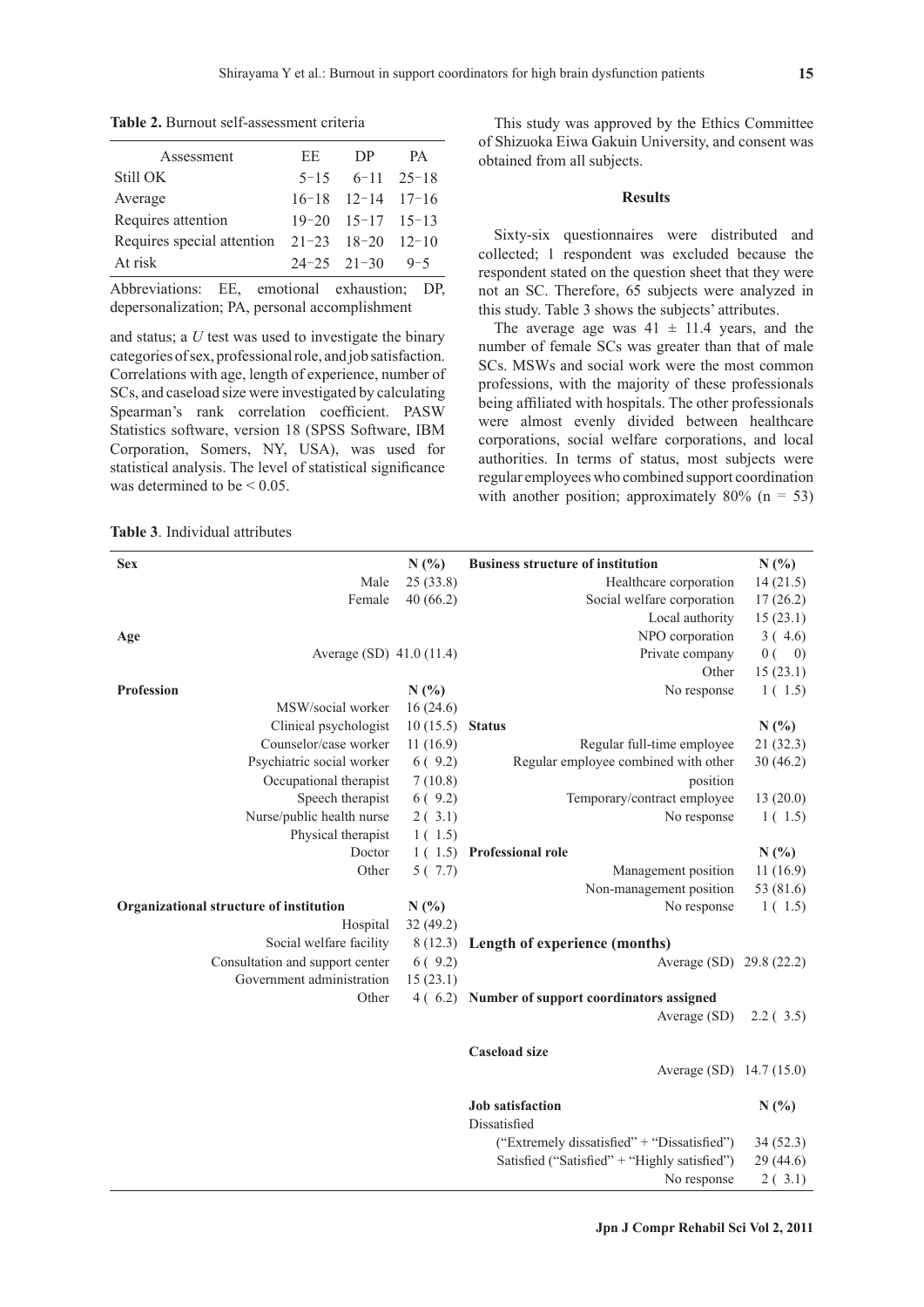|                                      | EE      |           | DP     |         |           | PA             |                |
|--------------------------------------|---------|-----------|--------|---------|-----------|----------------|----------------|
|                                      | Average | <b>SD</b> |        | Average | <b>SD</b> | Average        | <b>SD</b>      |
| <b>Sex</b>                           |         |           |        |         |           |                |                |
| Male ( $N = 25$ )                    | 11.72   | 3.91      | $\ast$ | 10.44   | 3.62      | 18.12          | 3.99           |
| Female $(N = 40)$                    | 14.45   | 4.34      |        | 11.65   | 3.63      | 16.27          | 3.76           |
| <b>Professional role</b>             |         |           |        |         |           |                |                |
| Management position $(N = 11)$       | 13.64   | 3.23      |        | 10.45   | 1.86      | 19.55          | 2.70<br>$\ast$ |
| Non-management position ( $N = 53$ ) | 13.30   | 4.61      |        | 11.36   | 3.94      | 16.36          | 3.91           |
| <b>Job</b> satisfaction              |         |           |        |         |           |                |                |
| Dissatisfied $(N = 34)$              | 14.68   | 4.28      |        | 12.59   | 4.01      | 16.29<br>$***$ | 4.01           |
| Satisfied $(N = 29)$                 | 11.69   | 3.92      | **     | 9.31    | 3.38      | 18.14          | 3.38           |

**Table 4.** Sub-factor scores by individual attributes

Legend:  $*{\rm p} < 0.05$ ;  $*{\rm p} < 0.01$ 

Abbreviations: EE, emotional exhaustion; DP, depersonalization; PA, personal accomplishment.

were in non-management positions. The average experience was  $29.8 \pm 22.2$  months, and an average of  $2.2 \pm 3.5$  SCs were assigned to each support center. The average number of persons with high brain dysfunction for whom an SC was responsible was  $14.7 \pm 15.0$ . The number of SCs who were dissatisfied with their jobs was slightly greater than that of the SCs who were satisfied with their jobs.

The average scores for EE, DP, and PA were  $13.40 \pm$ 4.36, 11.18  $\pm$  3.65, and 16.98  $\pm$  3.92. Taken together, 9 SCs (13.8%) showed signs of BO, and among them, 4 (44%) scored above the level requiring attention for all 3 factors.

When subscale scores were compared across different attributes, there were significant differences between sexes, professional roles, and levels of job satisfaction (Table 4). Women had significantly higher EE scores than men did, while SCs in management positions scored significantly higher for PA than those in non-managerial roles did. SCs who described themselves as dissatisfied with their jobs scored significantly higher for EE and DP. No significant correlations were observed between age, length of experience, number of SCs, and caseload size.

### **Discussion**

These results show that BO characteristics were present in 13.8% of SCs, indicating that urgent action is required, since several support centers have only 1 SC assigned to them.

As reported by Hasebe et al. [9], BO is managed inconsistently; therefore, further investigation is required in the future. Shimizu et al. [10] noted that, in addition to the provision of appropriate care tailored to individual differences, the importance of a systematic response is also widely cited in order to prevent BO in human services professionals.

In this study, gender differences influenced the development of BO characteristics, particularly EE. Numerous previous studies have reported that women have a greater tendency to develop BO than men do [7]. Since over 60% of SCs are women, sex-focused care will be important in the future.

The level of decision-making authority also influenced the development of BO characteristics. Greater decision-making authority in the performance of work duties reduces the tendency to develop BO  $[11]$ . This point was also supported by the findings of this study: we found that those in management positions, who can be regarded as having greater decision-making authority, scored significantly higher for PA and lower for overall BO than non-management staff did. Further, most SCs work alone; influential decisions, such as whether to move a person with high brain dysfunction from a hospital to home-based care, are left to the discretion of the SC. For SCs in nonmanagement positions, however, the authority of the institution to which they belong takes precedence over the SC's individual discretion in many cases, rendering them vulnerable to stress. Therefore, it is necessary to expand the decision-making authority of SCs, especially those in non-management positions, to improve their job performance and reduce the likelihood of BO.

BO development also varied depending on the degree of job satisfaction, confirmed by EE and DP scores. Further, many studies have suggested that job satisfaction declines because of BO, potentially leading to individuals terminating their employment [12-14]. SCs leaving the profession pose serious issues for the support of persons with high brain dysfunction, and regular, proactive assessments can be helpful in preventing BO.

Systematic BO treatment may include the use of